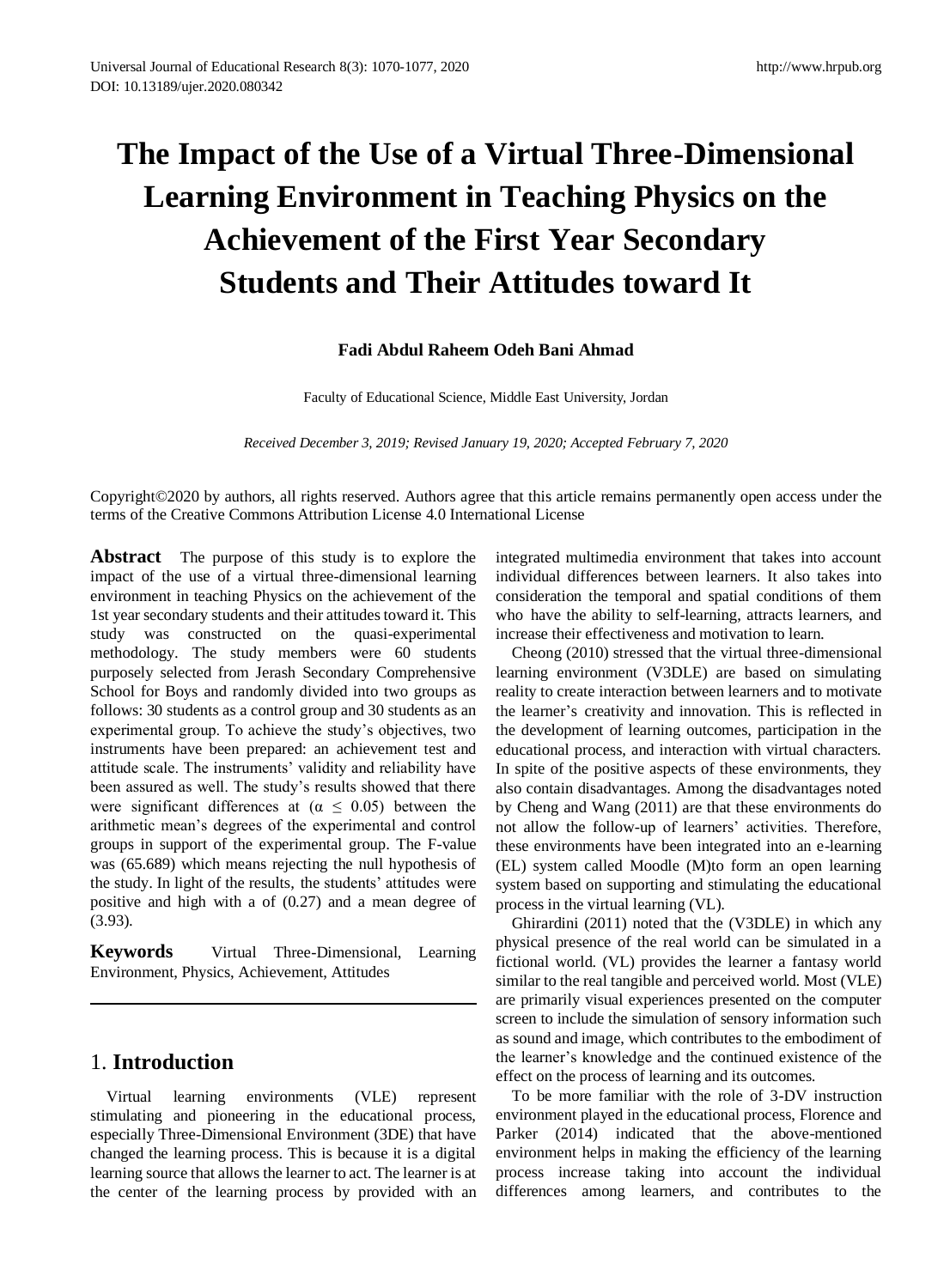organization of the learning environment and makes it a flexible interactive environment urging students to collaborative learning and participate in-class activities.

The communication between the elements of the education process through sound and image, chat and interactive whiteboards contributes to enhancing the learning process and the development of the cognitive, emotional and skill aspects of the learner. Goncalves, and Balacheff (2014) VL, based on 3DE, can provide the effect of realism to support training and simulation, as was done by Ney, Chittaro and Buttussi (2015) Simulation practice also needs to be interactive with clear sequence and logic, as has been implemented in game-based 3D simulation.

Game-based learning is used to encourage learning activities by building on motivation, engagement, knowledge, and challenge through various technologies to achieve learning objectives (Liu & Chen, 2013; Romero, Usart, & Ott, 2015). Implementation technology in learning also improves learning and skill development while entertaining the user (Ricciardi & De Paolis, 2014). Technology such as virtual world is designed to offer a real-world learning experience by providing real-time communication tools, interactive capabilities, and collaborative empowerment (Dickey, 2005; Kotsilieris & Dimopoulou,2013).

The interactive learning environments are divided into two branches, one of which is the synchronized (VLE) [Al-Mendinger] (2009) pointed out that these are smart web-based learning sites with the basic elements of learning. It allows teachers and learners to meet at the same time. Others are asynchronous learning environments. This mode contributes to the organization of the learner and teacher's time in dealing with an asynchronous (VE) and freedom from the constraints of space and time where there is flexibility in choosing the appropriate time to be in the (VE) and access to learning content. This may be one of the reasons why educators go this type of technology research and study to identify the contributions that this technology can make in the field of education.

#### **1.1. Problem of the Study**

The results of previous studies emphasized the urgent need to develop the learning outcomes of learners by activating the so-called virtual instruction environments in the educational process. In their study, [Hussein] and [Adey] (2019) recommended further studies on the effect of using VL on students, especially in teaching Physics to achieve the students' aspired motivation and academic achievement. Besides, [Adey] (2017), CAN, Simsek (2015) [Al-Ajrami] (2013), and Barkand and Kush (2009) recommended to exploring the impact of (V3DLE) on the academic achievement attained by students.

To confirm this, the researcher conducted personal interviews in many schools where Physics teachers complain about the lack of learning outcomes among their students because of the difficulty of complex scientific concepts and

abstract for the student. The (V3DLE) of Physics simulate dozens of experiments related to electrical and magnetic Physics, thermodynamics, electronics, modern Physics, nuclear experiments, mechanics, waves and many others, especially since the (3DLE). Provided with high-cost devices that are difficult to acquire in reality, teachers showed optimism that this technology would contribute to the development of learning outcomes of learners and increase their motivation and attitudes toward learning.

Against this, all the previous reasons prompted the researcher to conduct the current study to measure the impact of using the (3DLE) in getting the highest degree of academic achievement among the secondary stage learners in the Physics Course and their attitudes toward (VL).

## **2. Objectives of the Study**

The purpose of the present research is to provide (V3DLE) to teach Physics to secondary school students to improve their level of achievement and measure their attitudes toward (VL). This aim can be attained by giving answers to these questions.

- 1. What is the impact of using (V3DLE) in teaching Physics on the academic achievement of students?
- 2. What are the attitudes among the student is toward (V3DLE)?

## **3. Theoretical Framework and Previous Studies**

Ranilla, et al. (2014) pointed out (V3DLE) are modules to attain the aspired environment that allows learners to interact through them as they move in (VL) close to the real environment. Therefore, many studies have emphasized the significance of these environments, including an article by Bark and Kush (2009) which concluded that (VLE) support the achievement of the objectives of educational courses and promote participation in activities and achieve the goal of the communication process, especially in the case of groups. They also help to develop higher-order thinking skills and solve complex problems and support the development of core competencies defined by the educational framework. With that, the researchers pointed out the most.

#### **4. Important of These Studies Are**

In their 2014 study, (VL) for the First Experience in Dynamics, Re, and Giubergia aimed to apply simulation-based virtual laboratories to two groups to look their impact on the conceptual change of classical dynamics experiments in Physics. The first simulation was drafted to redefine the definition of the inertial mass process, and the second simulation determined the law between the powers of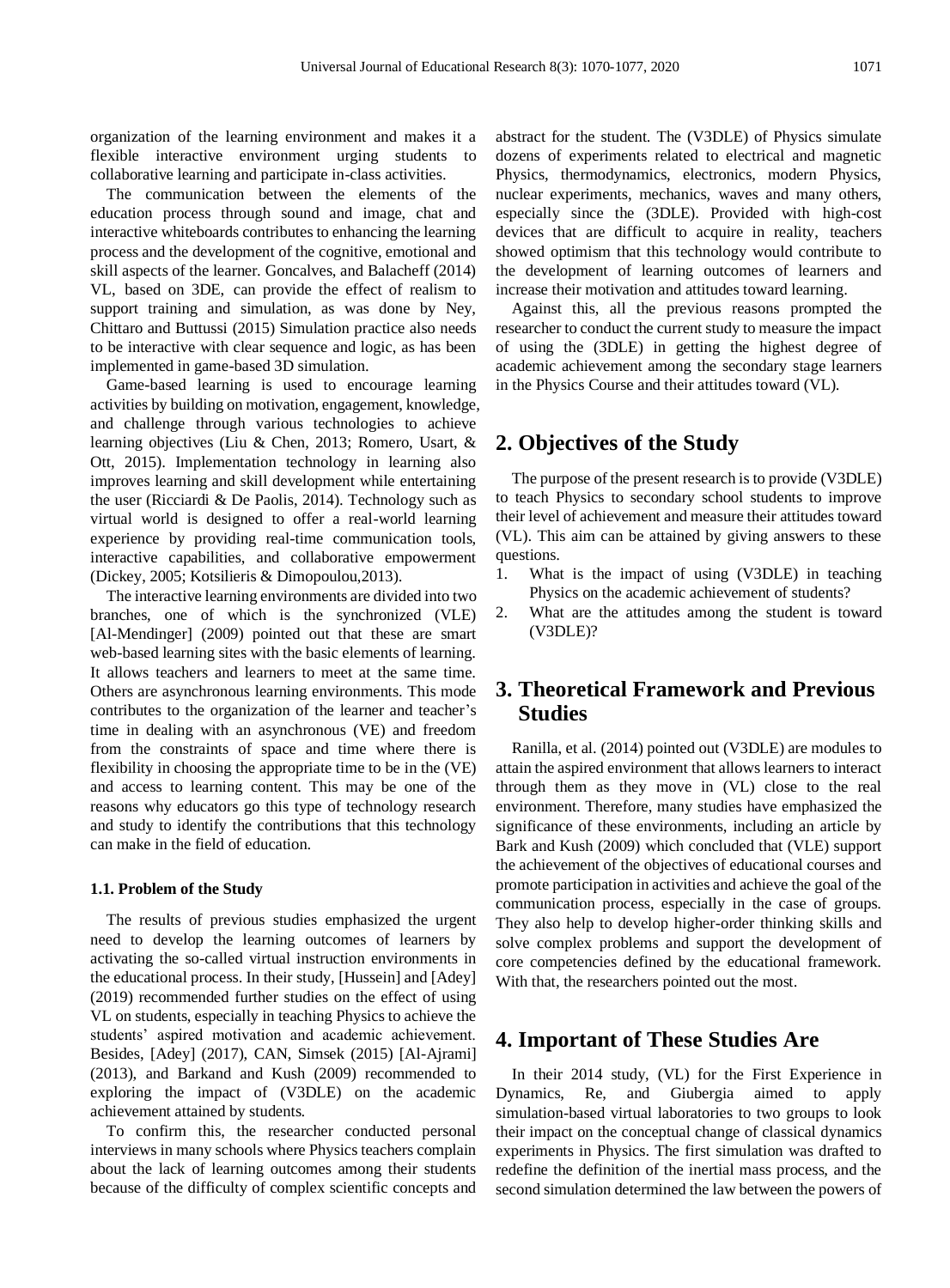interaction. The experimental design was applied with the achievement test tool to find out the extent of correcting the concepts among Argentine students. The test was repeated for two years in "Universidad Technological National Faulted Regional Cordoba, Argentine". The students were divided into small groups to improve their cooperation. The results showed an improvement in the concept of inertia.

In their 2013 study, Tatli and Ayas have explored the impact of the virtual laboratory on academic achievement among a study sample of 90 Turkish ninth-graders who were divided into experimental group taught by the virtual laboratory and a control group taught by the traditional method. As for the study's instrument, it was an academic achievement test. The results showed that the effectiveness of the virtual laboratory method is similar to that of the normal laboratory method.

In their study, Tekbiyik and Ercan (2015) aimed at investigating the impact of the use of the virtual laboratory and traditional method on 60 Turkish fifth graders' achievement in Science, along with their attitudes toward them. Regarding data collection instruments, they were achievement test and questionnaire. The study's results showed no significant differences in students' attitudes and achievement between the two related groups.

In their study, Herga, Cagran, and Dinevsky (2016) aimed to examine the impact of the virtual laboratory on getting a better knowledge among (109) seventh grade learners in Chemistry. As for the study's instrument, it was an academic achievement test. The results showed certain number of significant differences in support of the experimental taught group using a virtual laboratory. This indicates that the virtual laboratory is the best way to acquire knowledge and achieve educational goals compared to the traditional method.

In his study, [Al-Sabahi] (2017) measured the impact of virtual tours on improving the cognitive achievement of the content of virtual tours and the attitude of students toward them. Two descriptive and experimental methodologies were adopted. The sample consisted of students of educational technology at Helwan University. As for the study instruments, they included an attitude scale and an achievement test concerning virtual tours. The results showed that there was a clear difference between the mean (M) Points of the control group using the traditional method and the (M) Points of the experimental group using virtual tours in the post-test scale related to cognitive achievement in favor of the experimental group. There was also a significant difference between the (M) Points of experimental group regarding pre and post measures to test cognitive achievement in support of the post measure. In post scale to measure students' attitudes toward using virtual tours, an experimental group has attained the difference.

Similarly, Faour and Ayoubi (2018) accomplished a research work on 50 students of the 10th aiming to evaluate the impact of the use of utilizing (VL) on notional understanding of the stream electric circuit and their states of mind in respect of physics subject. The statistical analysis and interpretation of the direct test marks results demonstrated that, after 10 weeks, the notional understanding of the stream electric circuit had markedly improved in both groups. In any case, the (M) mark of the exploratory bunch group was more significant than the control bunch. Otherwise, there was no significant distinction in students' attitudes in respect of physics subject between the two bunches.

In her 2018 study entitled "The Effectiveness of a (3DVE) Sloodle (S) in the Development of the Practical Experiments Skills in Physics of Secondary Students in Jeddah", Al-Shamrani has explored to what extent a (3DVE) plays a key role in strengthening the practical skills in the course of Physics among high school learners in Jeddah city in Saudi Arabia.

In her study, Al-Shamrani decided that using the semi-experimental method applies to the nature of the study. Due to the nature of the study, she has adopted a 2-part instrument, i.e. "Cognitive testing (pre and post) to measure the cognitive aspect of practical experience skills, test performance and note card (pre and post) to measure the performance side of practical experience skills" (AL-Shamrani,2018). With a study sample of a 40-learner from a female Saudi high school, the study sample was categorized into two groups as follows: a 20-learner experimental group using a (3DVE) (S) and 20-learner control group using a traditional method. As a conclusion of her work, she found that the (3DVE) (S) is considered to be completely effective in improving the cognitive aspect of the practical experience skills among female learners in the course of Physics in the Saudi city of Jeddah. The study also found that the (3DVE) (S) is considered to be completely workable to develop the practical side of the practical experiment skills among female learners in the course of Physics in the Saudi city of Jeddah. Another result was found is that "There was a statistically significant difference at the (M) level ( $\alpha = 0.05$ ) between the (M) of the experimental group using a (VL) (S), which obtained an average of (15.50), and the average of the control group using the traditional method, which obtained an average of (11.15), in the post-test of cognitive test of practical experiences skills for the benefit of the experimental group (AL-Shamrani,2018). Based on the aforementioned results, Al-Shamrani has recommended activating the practical experiences through urging educational organizations to use the (VL) in several courses, strengthening the teachers with the required skills to factor in a (3DVE) in teaching educational courses, particularly physics, and raising the awareness among the educational staff of the Ministry of Education about the significance of the said environment in the educational process and its effective effect on the Saudi female learners level.

In another work, [Hussein] and [Adey] (2019) investigated the impact of a virtual laboratory on the basic stage learners in Physics' achievement in the Zarqa governorate compared to traditional techniques. A study sample was purposely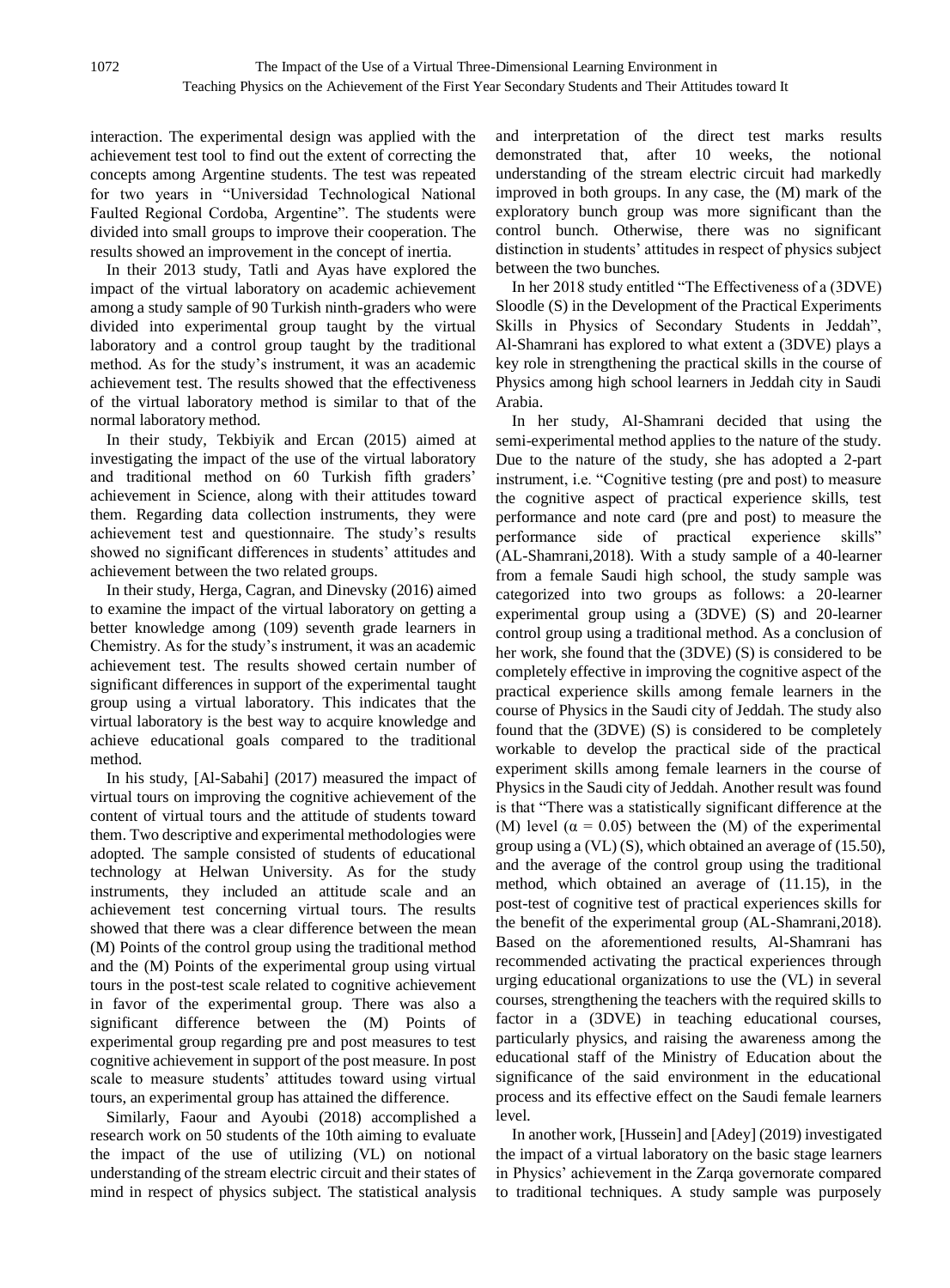selected from the study population with the use of a quasi-experimental methodology. The results showed zero significant differences because of the knowledge and method of teaching in using the software.

The current study is consistent with some of the previous studies in the methodology used in the research and in preparing the study instruments used to achieve its objectives. But what distinguishes the current study from previous studies is the handling of its variables. It examined the three-dimensional (VLE). They are more comprehensive than what has been addressed in previous studies, which are virtual laboratories. It was also characterized by the dependent variable, which is a variable of attitudes among learners toward (VL).

## **5. Methodology**

Due to the nature of the study represented by measuring the effectiveness of the independent variable (teaching method) on the dependent variable (achievement development and student attitudes), the researcher has adopted the mixed approach. The mixed approach consists of the semi-experimental approach requiring selecting two groups: one of which is the experimental group which was taught the proposed unit of the physics course book entitled "Movement in One Dimension and Movement in Two Dimensions" through 3-DVLE (virtual classroom and virtual lab) and the control group which was taught the same unit but in the traditional method (the regular class through lecture, discussion, and the traditional laboratory). Secondly, the descriptive approach used to measure the training group students' attitudes towards learning through virtual learning environments, using a questionnaire developed by the researcher to attain this objective.

### **6. Study Population**

This essential part consisted of all 1st-grade secondary

learners enrolled in the academic year (2018/2019) in the Directorate of Education in Jerash governorate.

#### **7. Study Sample**

The key part of this study included (60) first-grade students in Jerash Comprehensive Secondary School for Boys. The sample was purposely selected because of the presence of three divisions of the first secondary grade, the cooperation of the school administration and Physics teachers with the researcher in facilitating the study procedures, as well as the availability of the appropriate environment for the application of study instruments.

#### **8. Study Instruments**

Because of the nature of the study in terms of its purpose, methodology, and population, the researcher prepared an achievement test in the proposed unit, entitled "Movement in One Dimension and Movement in Two Dimensions of the Physics Course". Theoretical literature and previous studies were reviewed to develop a questionnaire to measure students' attitudes toward VL. The study instruments were formulated in the final form after assuring their validity and reliability.

#### **9. Study Procedures**

The experimental and control groups were equally valued by applying the achievement test to ensure their consistency. Through arithmetic (M), (SD), and "t" value, the result was as presented in Table (1).

Table (1) presented a calculated value connected to (t-test) as (0.605). It was not significant at the scale of ( $\alpha \le 0.05$ ), showing zero significant differences between two groups before application. This indicates the consistency of the two groups.

**Table 1.** Significance of Differences between Experimental and Groups in Pretest Achievement Test

| Levels      | Group | Number | M    | S.D. | DF | T-value | Level of Significance |       |                 |  |  |  |  |
|-------------|-------|--------|------|------|----|---------|-----------------------|-------|-----------------|--|--|--|--|
|             | Ex    | 30     | 3.30 | 1.75 | 58 |         |                       |       |                 |  |  |  |  |
| Total score | Co    | 30     | 3.03 | 1.67 |    |         |                       | 0.605 | No significance |  |  |  |  |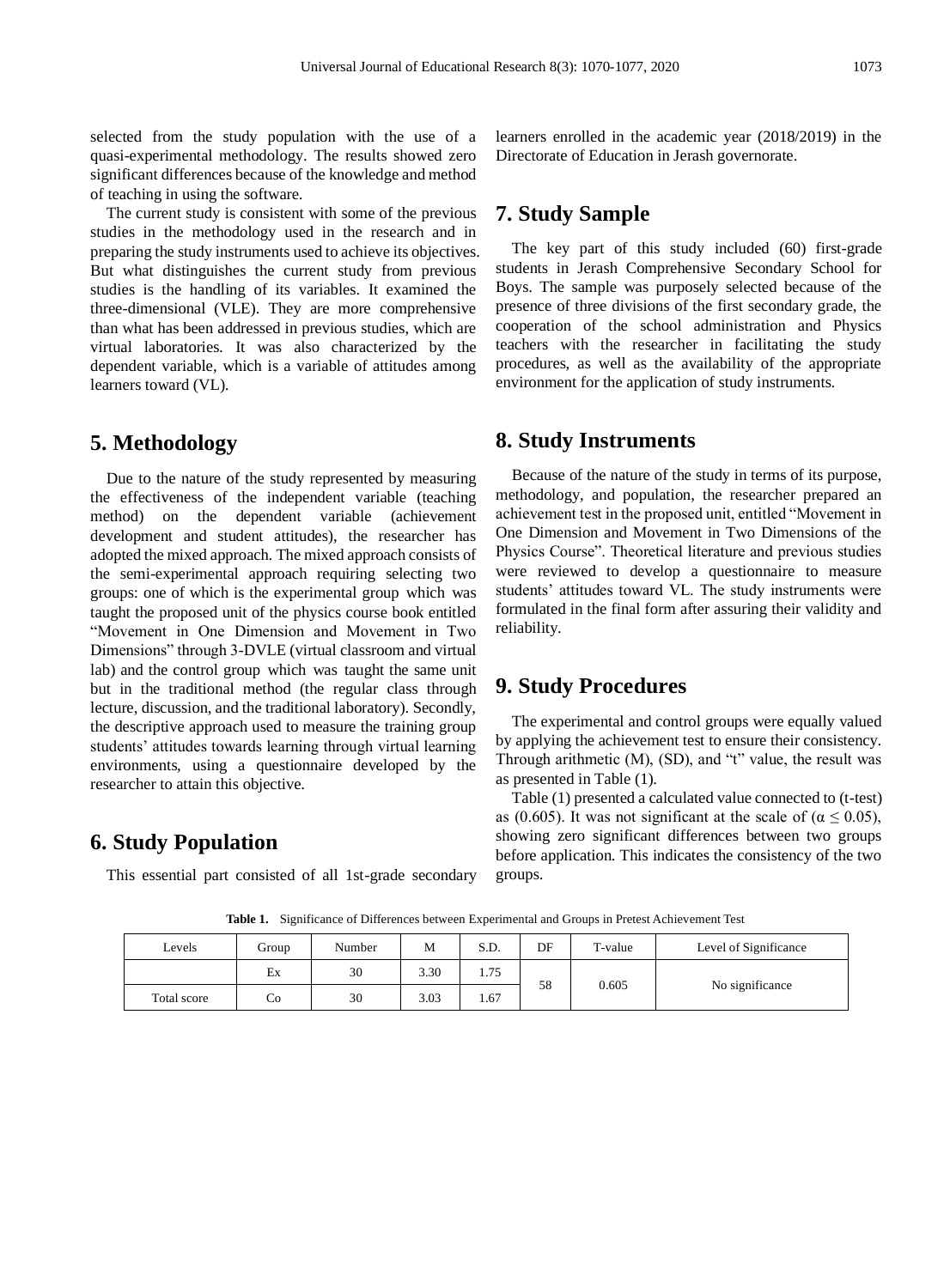## **10. Study Results and Discussion**

1. The main Results connected to answer of the first question that states: What is the impact of using the (3DVLE) in teaching Physics on the achievement?

To attain an answer to the aforementioned question, arithmetic (M) and SD deviations were calculated of experimental and control groups for their achievement in Physics as presented in Table (2).

**Table 2.** Arithmetic (M) and SD of Scores of Control and Experimental Groups in an Achievement Test

| Group | Number | Expressive<br>statistics | $Pre - test$ | $Post - test$ |  |
|-------|--------|--------------------------|--------------|---------------|--|
|       | 30     | М                        | 19.50        | 33.00         |  |
| Co    |        | SD                       | 6.59         | 3.71          |  |
| Ex    | 30     | М                        | 20.73        | 42.40         |  |
|       |        | SD                       | 6.80         | 5.16          |  |
| Total | 60     | М                        | 20.12        | 37.75         |  |
|       |        | SD                       | 6.67         | 6.54          |  |

Table (2) presents apparent differences concerning the (M) scores in the pre-tests and post-tests of the control and experimental groups. Results indicated presented (M) in the pre-test of a control group as (19.50) out of (50) Points with a (SD) of (6.59). The (M) of the pretest of the experimental

group was  $(20.37)$  out of  $(50)$  with a  $(SD)$  of  $(6.80)$ . This indicates the existence of an apparent difference in arithmetic (M) related to (1.23) Points in support of an experimental group. Besides, concerning the control group's post-test, it's (M) was (33.00) out of (50) Points with a SD of (3.71) in support of an experimental group. To know whether the difference of a (M) of the learners'

Control and experimental groups in post-application of the achievement test is significant at the significance level ( $\alpha \leq$ 0.05), and to separate the difference between the aforementioned groups in the test's pre-test application, an Analysis of Common Variance (ANCOVA) was used. The results were as showed in Table (3).

The results in Table (3) presented a significant difference at the level of significance ( $\alpha \le 0.05$ ) among the learners' (M) scores of control and experimental groups, where the "F" value was (65.689). To determine the direction of related differences, adjusted (M) of scores of experimental and control groups were calculated in the achievement test in Physics as presented in Table (4).

The results in table (4) indicated that the adjusted post (M) for the control group is (32.985) and the adjusted post (M) for the experimental group is (42.515). There is a significant difference at the scale of ( $\alpha \leq 0.05$ ), among (M) scores of control and experimental groups in achievement test in Physics caused by using (VLE) in the instruction process in support of an experimental group.

| Source of<br>Variation | Sum of<br>squares | Degree of<br>freedom | Mean of<br>squares | F-value | Level of<br>significance | <b>ETA SQUARE</b><br>$(\mathsf{n}^2)$ | Size of the<br>effect |
|------------------------|-------------------|----------------------|--------------------|---------|--------------------------|---------------------------------------|-----------------------|
| $Pre-test$             | 1.573             |                      | 1.573              | 0.077   | 0.783                    |                                       |                       |
| Teaching method        | 1350.568          |                      | 1350.568           | 65.689  | 0.000                    | 0.535                                 | Large                 |
| Error                  | 1171.927          | 57                   | 20.560             |         |                          |                                       |                       |
| Total                  | 88031             |                      | 60                 |         |                          |                                       |                       |

**Table 3.** Analysis of Common Variance (ANCOVA) of Experimental and Control Groups in the pre achievement test

**Table 4.** Adjusted Post (M) of Control and Experimental in in the post achievement test

| Group   | Number | Adjusted post $-(m)$ |       |
|---------|--------|----------------------|-------|
| CO      | 30     | 32.985               | 0.830 |
| -<br>Еx | 30     | 42.515               | 0.830 |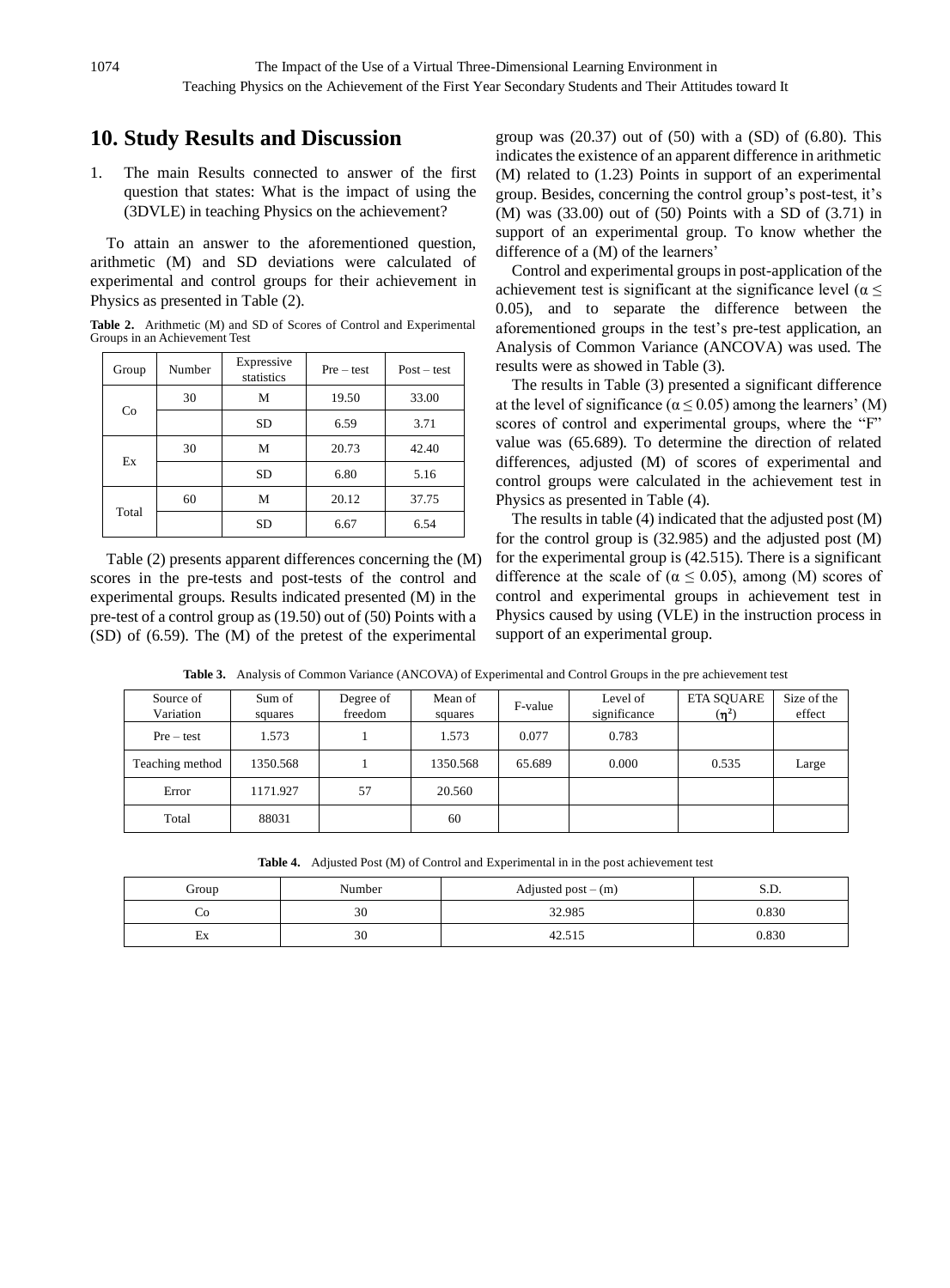For knowing the size of an effect on the achievement of students,  $(n^2)$  was calculated. Its value was  $(0.535)$ . According to Cohen standard, this value is between ( $f \ge 0.40$ )  $\leq$  1), i.e., the size of the effect of using a (3DVLE) in the achievement test in Physics.

The results showed a positive effect on the use of (V3DLE) on the achievement of students in teaching Physics. This is an indication of the importance of adopting a (V3DLE). With that, the present study is inconsistent with the study of **[**Al-Qahtanis] study (2010), [Al-Montashri] study (2011) and [Al-Ajrami] study (2013), which confirmed the importance of (VL) in improving students' cognitive achievement. This may explain the learner's self-determination to select the proper time for learning so that he can be able to select the proper time to develop and increase his achievement because the (V3DLE) provides an educational environment characterized by movement, image, and colors. It is an attractive and interesting environment suitable for students' tendencies and attitudes. The researcher may attribute this positive effect in increasing students' achievement that (V3DLE) illustrate abstract concepts especially, related to movements of different dimensions. This makes it easier for the student to visualize

the imagination, which is reflected in understanding the applied aspects.

The current work's results differed from the study by Tekbiyik and Ercan (2015), and the study of [Hussein] and [Adey] (2019) that showed there were no significant differences of the virtual laboratory in academic achievement. Also, it has differed from Tatli and Ayas (2013) study, which concluded that the usefulness of virtual laboratory is similar to that of a regular laboratory. This may be attributed to the preference of a virtual learning strategy that is not limited to the virtual laboratory or the virtual class, but (V3DLE) that better simulates the abstract scientific phenomena and stimulating and exciting to learn students.

#### **Results Related to Answering the Second Question That States**

2. What are the attitudes among the students toward (V3DLE)?

To answer this question, (M), SD and ranks were calculated for study sample's estimates on the questionnaire that measure the attitudes of the student toward the (V3DLE). The results were as presented in Table (5).

**Table 5.** M, S. & Ranks for Study Sample's Estimates Attitudes toward (3DVLE)

| No.                     | Item                                                                                                                                     | M    | S.D. | Rank           | <b>Degree</b> |
|-------------------------|------------------------------------------------------------------------------------------------------------------------------------------|------|------|----------------|---------------|
| 16                      | I think that (VLE) helps self-evolution of learners.                                                                                     | 4.20 | 0.76 | $\mathbf{1}$   | Very high     |
| 3                       | I think that (VL) takes into account individual differences between learners.                                                            | 4.13 | 0.73 | $\overline{2}$ | High          |
| 9                       | I think that learning and teaching using (VL) helps to quickly access to latest<br>information.                                          | 4.07 | 0.64 | 3              | High          |
| 12                      | (3DVL) motivates learning and teaching.                                                                                                  | 4.07 | 0.74 | 3              | High          |
| 6                       | I feel fun when participating in online teaching programs using a (VLE)<br>strategy.                                                     | 4.03 | 0.85 | 5              | High          |
| 10                      | I think that learning and teaching through virtual learning applications<br>encourage learners to participate in educational activities. | 4.03 | 0.72 | 5              | High          |
| $\overline{\mathbf{4}}$ | I think that (VL) neglects some elements of the educational process.                                                                     | 4.00 | 0.64 | $\tau$         | High          |
| 5                       | I think that (VL) in teaching and learning increases the learner's confidence.                                                           | 3.97 | 0.72 | 8              | High          |
| 11                      | I think that (VL) reduces the economic cost of education.                                                                                | 3.93 | 0.78 | 9              | High          |
| 18                      | I think that teaching and learning should be mainstreamed using the (VL)<br>strategy for schools.                                        | 3.93 | 0.87 | 9              | High          |
| $\mathbf{1}$            | I think that learning based on (VL) activates social communication between<br>learners.                                                  | 3.90 | 0.66 | 11             | High          |
| 8                       | I believe that learning using (VL) contributes to overcoming many of the<br>problems of regular education.                               | 3.90 | 0.71 | 11             | High          |
| 20                      | I think that (VL) contributes to convey the effect of learning situations outside<br>the educational institution.                        | 3.90 | 0.88 | 11             | High          |
| 15                      | I feel the importance of (VL) more than regular learning.                                                                                | 3.87 | 0.68 | 14             | High          |
| 17                      | (3DVL) applications motivate the learner to explore.                                                                                     | 3.87 | 0.73 | 14             | High          |
| 19                      | I believe that (3DVL) applications present information in a more interesting<br>way to learners than traditional education.              | 3.87 | 0.78 | 14             | High          |
| 7                       | The instruments available in (3DVL) develop thinking among learners.                                                                     | 3.80 | 0.76 | 17             | High          |
| 14                      | I feel comfortable when teaching and learning via (VL) applications.                                                                     | 3.77 | 0.86 | 18             | High          |
| 13                      | I believe that teaching through (3DVL) is teaching for the future.                                                                       | 3.73 | 0.64 | 19             | High          |
| $\overline{2}$          | I believe that teaching and learning through (3DVLE) applications reduces the<br>distractions of the educational process.                | 3.70 | 0.75 | 20             | High          |
| <b>Total score</b>      |                                                                                                                                          | 3.90 | 0.27 |                | <b>High</b>   |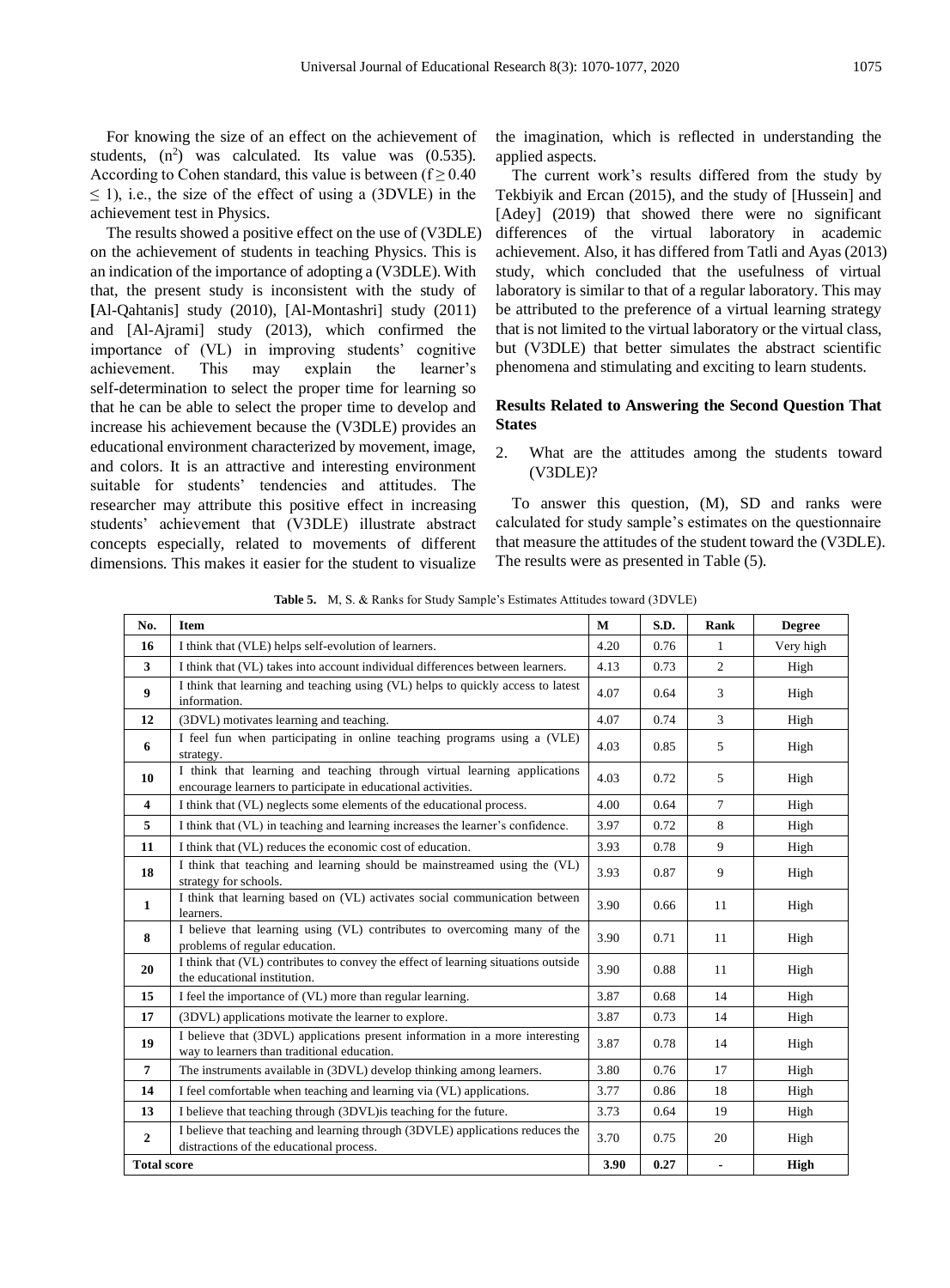Table (5) presented the (M), in general, indicating positive attitudes toward (VL). The aforementioned (M) has been (3.93) with a SD of (0.27). It indicates that students' attitudes toward (VL) are positive.

# **11. Conclusions**

This study's findings are along with studies of [Al-Sabahi] (2017) and [Al-Ajrami] (2013). In detail, item (16) that states "I believe that (VL) helps self-evaluation of learners" rank first with an arithmetic  $(M)$  of  $(4.20)$  and a SD of  $(0.70)$ . As for item (3) that states, "I think that (VL) takes into account individual differences between learners", it ranked second with a  $(M)$  of  $(4.13)$  and a SD of  $(0.73)$ . Regarding the item (9) that states "I think that learning and teaching using (VL) helps to quickly access to the latest information", it ranked third with a  $(M)$  of  $(4.07)$  and a SD of  $(0.64)$ . Item  $(12)$  that states "VL motivates learning and teaching" came also in the third rank, with a (M) similar to the item (9) and a SD of (0.74). Yet, item (2) that states "I believe that teaching and learning through (3DVLE) applications reduce the distractions of the educational process" came in the final rank with a  $(M)$  of  $(3.70)$  and a SD of  $(0.75)$ .

Of note, this study's results showed that the attitudes of first-grade secondary students toward the (3DVLE) were positive. This result may be due to the fact that the student may be satisfied with his needs during the learning process by relying on (3DVLE) strategy. The positive result in students' attitudes may be attributed to the student's love of collaborating with peers through the participatory and interactive learning environment provided by the (3DE) because teaching using (VL) has a comfortable psychological effect on students. It reduces the tension that accompanies students in understanding abstract concepts that can't be explained in the normal environment. This result may be attributed to the (3DVLE) that encourages the student to learn to discover what is unknown and abstract in the science of Physics.

## **12. Recommendations**

Based on the aforementioned results, the following has been recommended:

- The entire educational bodies in Jordan should pay attention to the fact that each school has a virtual classroom with a (3DVLE).
- Organizing specialized training courses for Physics teachers to develop their skills in (VLE) Conducting studies on the use of (VLE) for outstanding students and late students.

## **Acknowledgements**

The author is grateful to the Middle East University,

Amman, Jordan for the financial support granted to cover the publication fee of this research article.

## **REFERENCES**

- [1] [Adey], M. (2017). The Effect of Using the Virtual Laboratory on the Achievement and Motivation of the Basic Ninth Grade Students toward Science (Master's thesis). The Hashemite University, Jordan.
- [2] [Al-Ajrami], S. (2013). The Effectiveness of a Proposed Program based on Virtual Classes in the Development of Some Effective Teaching Skills among Students in Jordanian Universities and their Attitudes toward them. Al-Manara Journal for Research and Studies, 19 (3). p315-350.
- [3] [Al-Muntashri], H. (2011). The effectiveness of a proposed training program based on Virtual Classroom in developing effective teaching skills for forensic science teachers, (Master's thesis), Educational Diploma Program, King Abdul-Aziz University, Saudi Arabia.
- [4] [Al-Qahtani], I. (2010). The Status of the using of virtual classrooms in distance learning program from the point of view of faculty members at King Abdul-Aziz University in Jeddah. (Master's thesis), Umm Al-Qura University. King Saudi Arabia.
- [5] [Al-Sabahi], H. (2017). The Effectiveness of Virtual Rounds based on Text and Image in Developing Educational Technology Student's Achievement in Learning Resource Centers Course and their Attitudes toward those Tours. Educational Technology, (31), 87-137. Retrieved from [http://search.shamaa.org/FullRecord?ID=124143.](http://search.shamaa.org/FullRecord?ID=124143)
- [6] [Hussein], G., & [Adey], (2019). The Effectiveness of Using Virtual Lab in Achieving Upper Basic Students in Physics in Jordan. Journal of Educational and Psychological Sciences, 20 (1), 503-532. Retrieved from [https://journal.uob.edu.bh:4](https://journal.uob.edu.bh/handle/123456789/3505) [43/handle/123456789/3505.](https://journal.uob.edu.bh/handle/123456789/3505)
- [7] Allmendinger, K., Kempf, F., &Hamann, K. (2009). Collaborative Learning in Virtual Classroom Scenarios, European. 4th European Conference on Technology Enhanced Learning, (pp. 344–349) France. Doi[:10.1007/978](https://doi.org/10.1007/978-3-642-04636-0_33) [-3-642-04636-0\\_33.](https://doi.org/10.1007/978-3-642-04636-0_33)
- [8] Al-Shamrani, Alia Al Hamoud (2018): The Effectiveness of a 3D virtual environment (sloodle) in the development of the practical experiments skills in physics of secondary students in Jeddah, Journal of Educational & Psychological Sciences, 8. (2). 2018.PP56-73.DOI: 10.26389/AJSRP.A190118.
- [9] Barkand, J. & Kush, J. (2009). Gears a 3D Virtual Learning Environment and Virtual Social and Educational World used in Online Secondary Schools. Electronic Journal of E-learning, 7(3), 215-224. Retrieved fro[mhttps://www.learnt](https://www.learntechlib.org/p/55201/) [echlib.org/p/55201/.](https://www.learntechlib.org/p/55201/)
- [10] Cela-Ranilla, J., Esteve-Mon, F., Esteve-González, V., & Gisbert-Cervera, M. (2014). Developing self-management and teamwork using digital games in 3D simulations. Australasian Journal of Educational Technology, 30(6),634- 651. DOI[: https://doi.org/10.14742/ajet.754](https://doi.org/10.14742/ajet.754)
- [11] Cheng, Y., & Wang, S. (2011). Applying a 3D Virtual